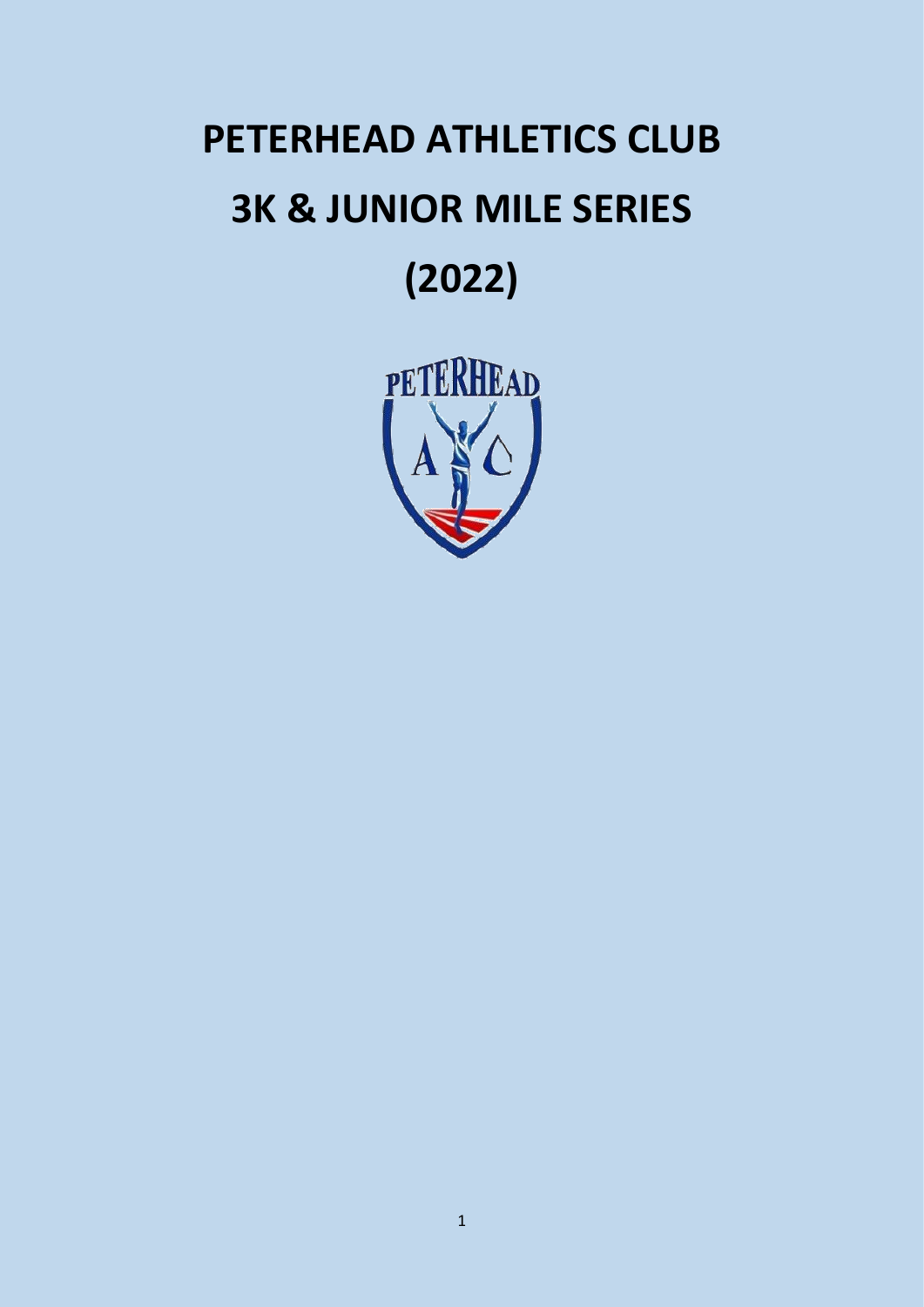## **Event Information**

**The PAC 3K / Junior Mile series will be held at the Lido, Peterhead on the last Saturday of the month from April to September.** 

**The dates for the 2022 series are as follows:**

**Saturday 30th April Saturday 28th May Saturday 25th June Saturday 30th July Saturday 27th August Saturday 24th September**

- **Entries are online only at Entry Central (no entries on the day) and are restricted to 100 entrants for the 3K and 100 entrants for the Junior Mile (50 for U12's & 50 for U16's).**
- **Entry Fee: 3K - £2 per race + 50p admin (must register for each race). Junior Mile - £1 per race + 50p admin (must register for each race).**
- **Registration will be from 09:30 to 10:50am at the small car park area at the bottom of the hill opposite the entrance to the Peterhead Marina Bay caravan park.**
- **Numbers to be collected on the day of the event only. Same numbers to be kept by each entrant for the whole series.**
- **Both the 3K & Junior Mile are licenced and run under SAL rules and have been officially measured.**
- **3K – Your fastest three times from up to six races will be combined for a final series placing. This event is open to anyone aged 16 and above.**
- **Junior Mile – Your fastest three times from up to six races will be combined for a final series placing. This event is open to anyone aged 5 – 15.**
- **Entry to 3K and Junior Mile will be your age as of the date of your first sign up.**
- **There will be prizes awarded to series winners in both the 3K and Junior Mile.**
	- o **3K – fastest combined times for male & female in each age category – U20, Senior, Veteran (40+) Super-Veteran (50+) and Vintage (60+).**
	- o **Junior Mile – fastest combined times for male & female in each age category – U12's and U16's (12 – 15).**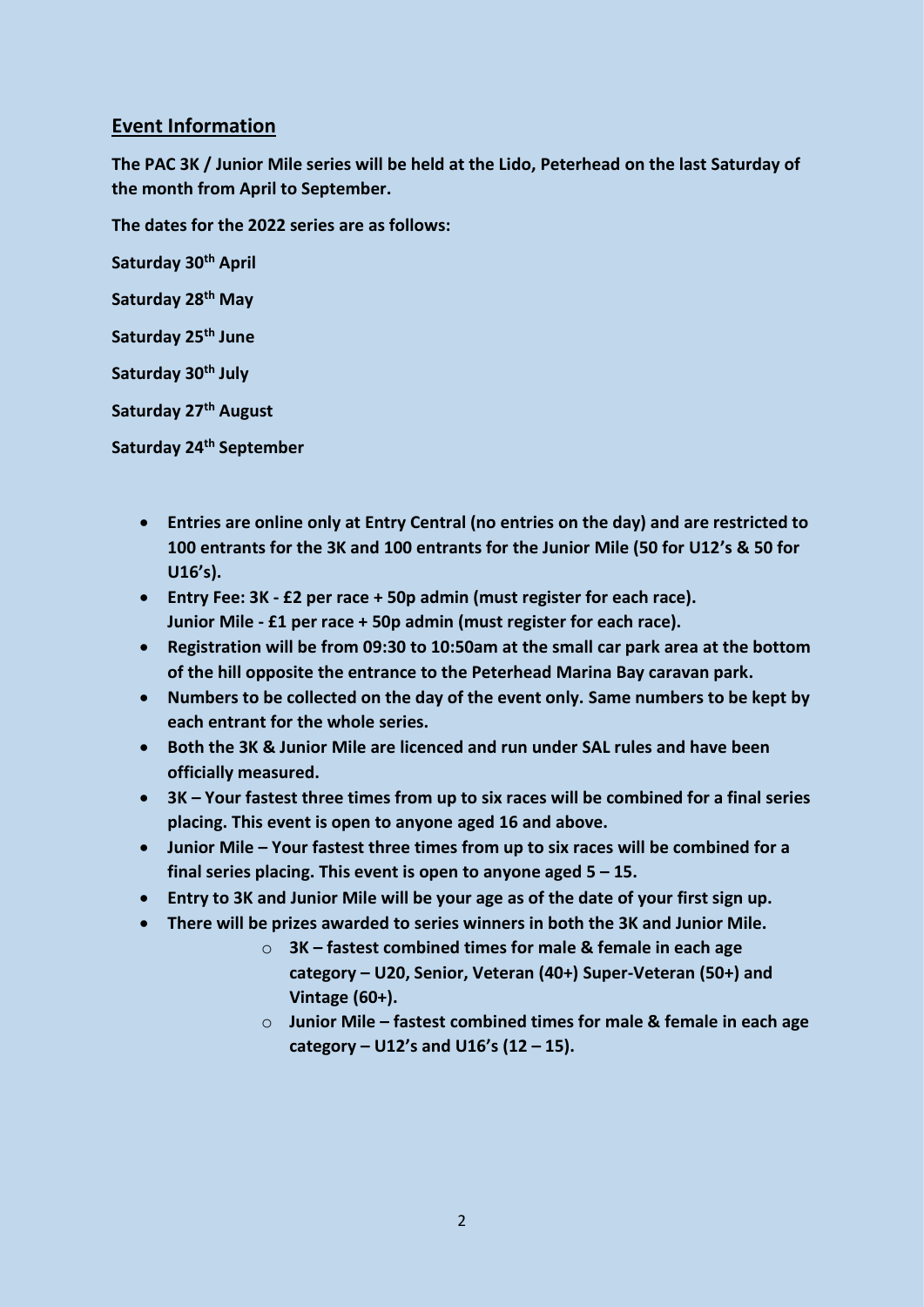# **Course Routes**

**Both the 3K and Junior Mile routes are multi terrain and are run along a mixture of tarmac, grass and gravel pathways.**

*3K* **– This run starts and finishes at the same point on the tarmac road near to the entrance of the Peterhead Marina Bay caravan park. The course follows the path heading north towards the centre of town for ±330m to the path junction. Continue along the lower path then turn left at the end and up on to the upper path. At the end of the upper path, turn left and run a 2nd anti-clockwise loop of the lower and upper paths. After the**  2<sup>nd</sup> loop round, at the end of the upper path, continue to run back along the tarmac path **towards the caravan park and the finish line.**

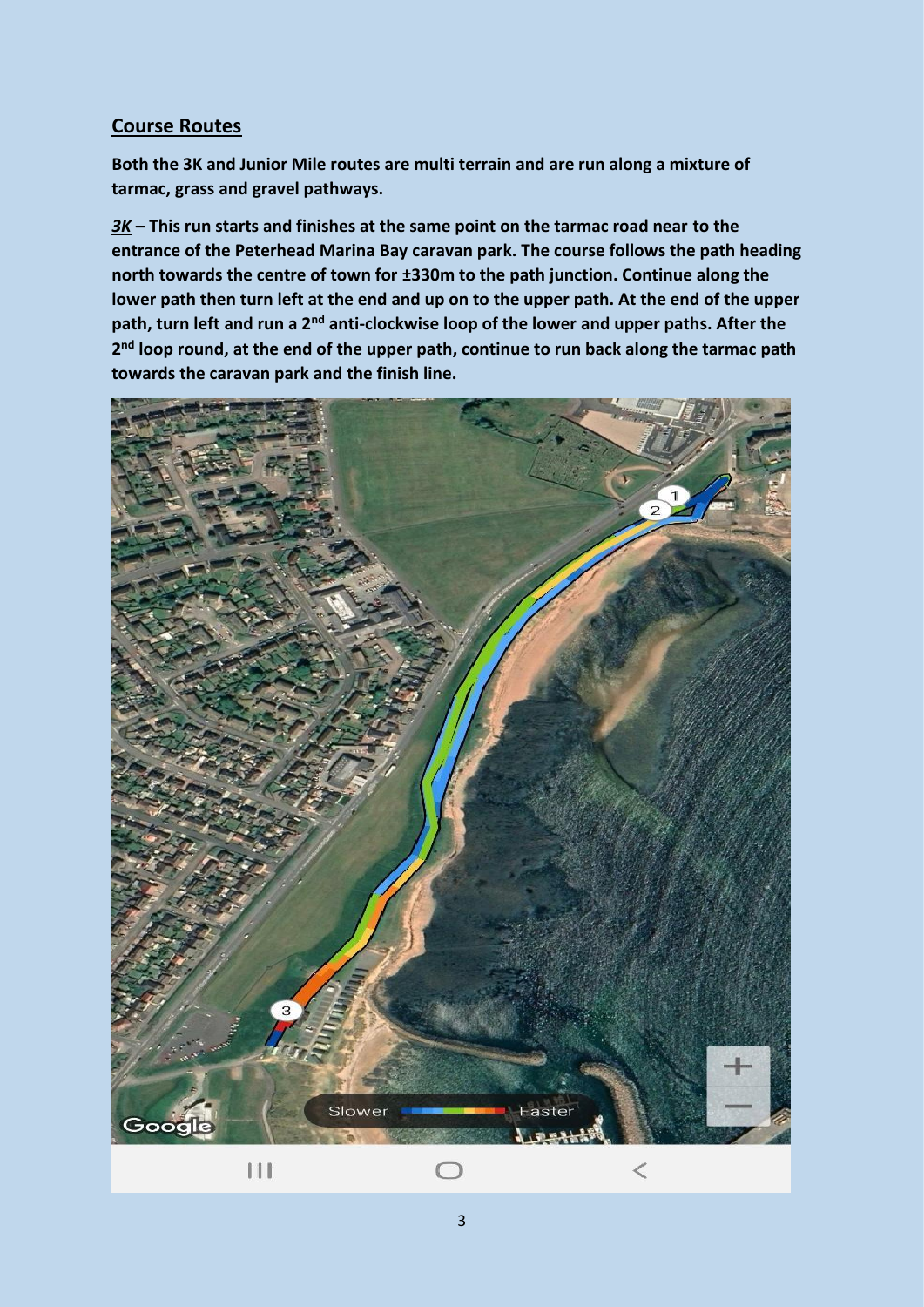*Junior Mile* **– This run starts and finishes at roughly the same point on the tarmac path ±150m from the entrance to the Peterhead Marina Bay caravan park. The mile course follows the path heading north towards the centre of town for ±250m, then taking a left at the path junction onto the upper path. At the end of the upper path, turn right and down on to the lower path, continuing along to finish line at the black bollards, close to where the run started.**